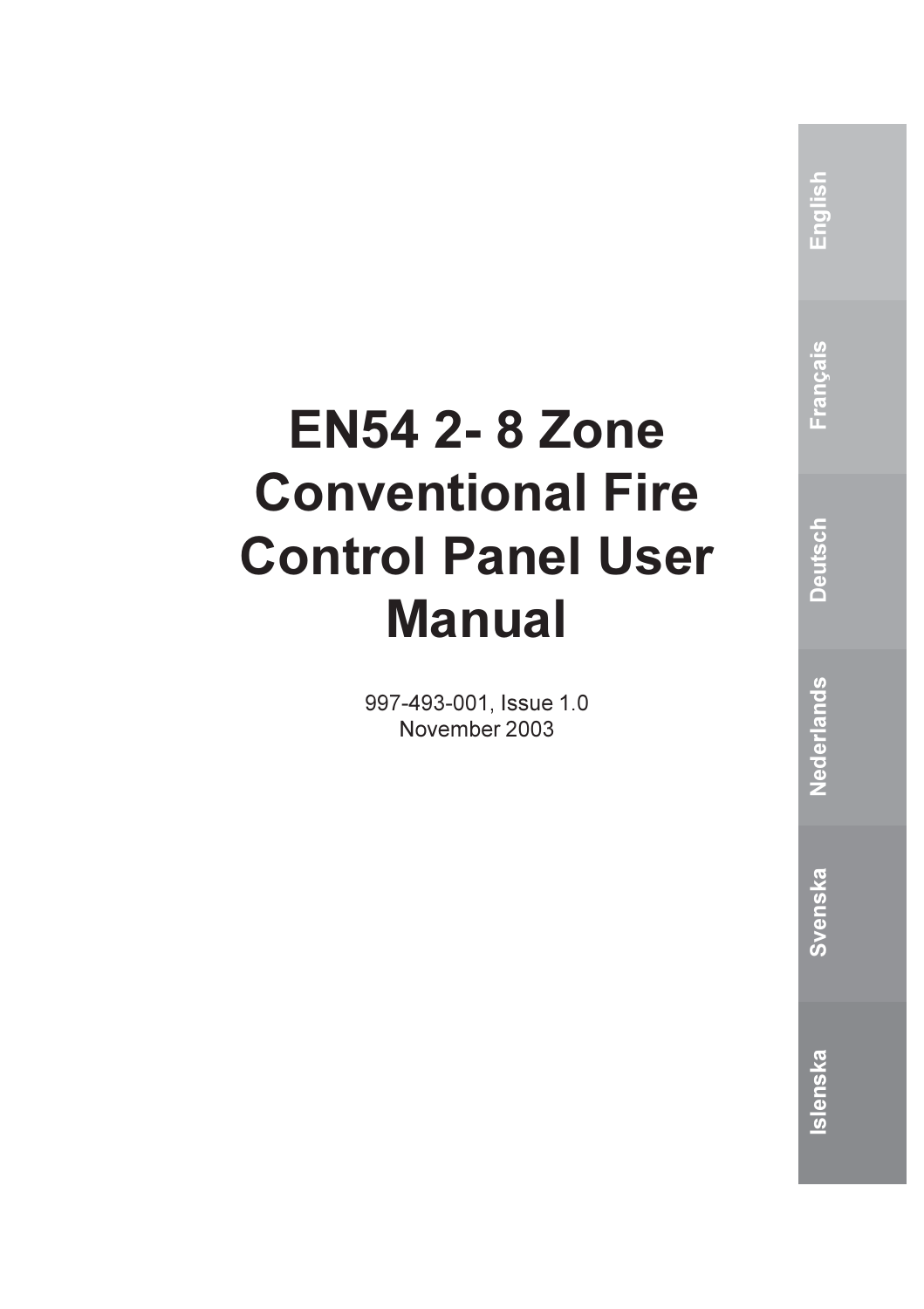

## **Contents**

| 6 | TEST/DISABLEMENT Functions (Access Level 2)  4 |  |
|---|------------------------------------------------|--|
|   |                                                |  |
|   |                                                |  |
|   |                                                |  |
|   |                                                |  |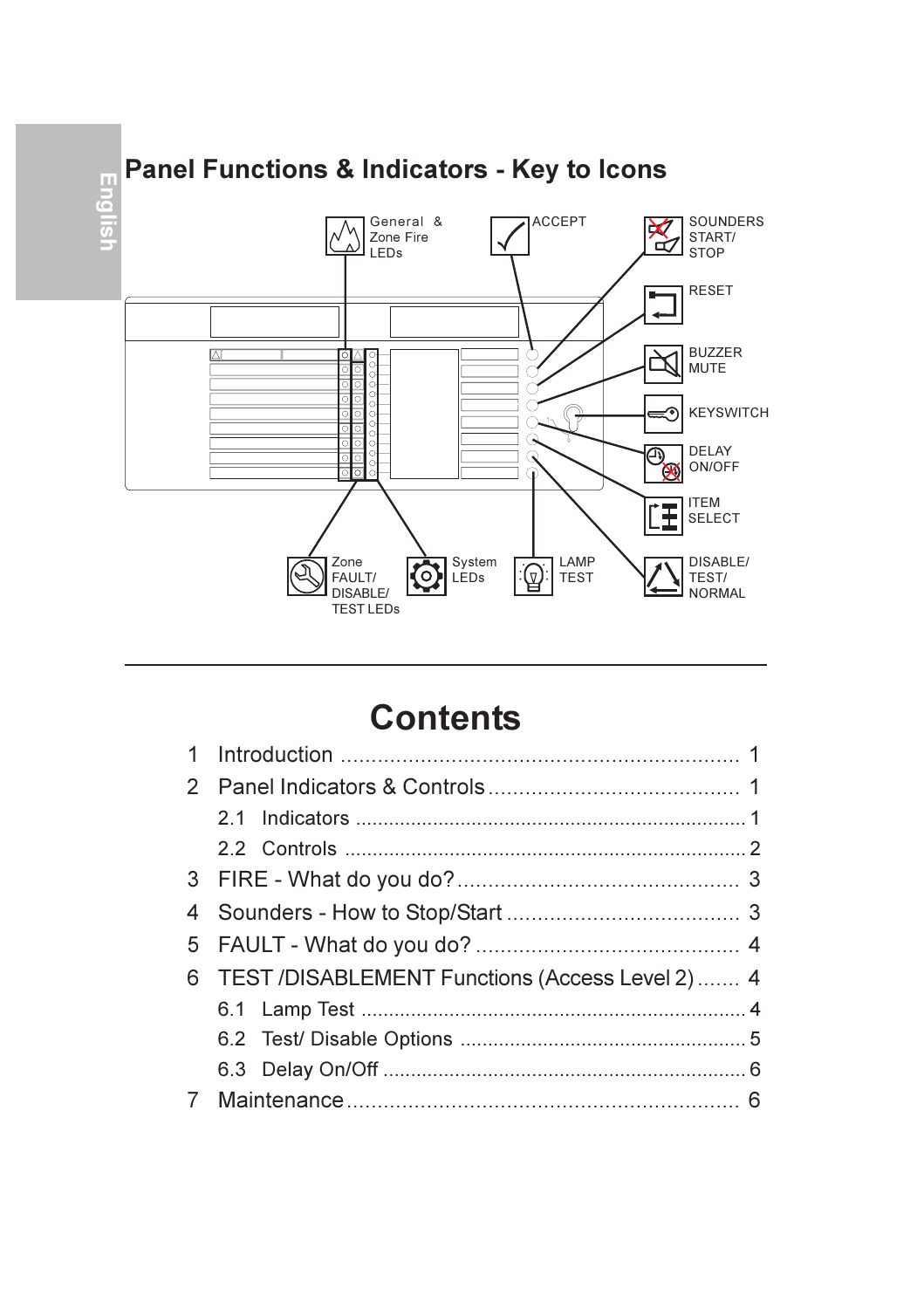#### $\overline{\mathbf{1}}$ Introduction

Only authorised and suitably-trained personnel must carry out procedures in response to fire alarm events or perform scheduled test and maintenance activities.

Æ

This manual contains operating instructions for the EN54, 2 - 8 zone conventional fire control panel. All the control and operation functions described in this manual can be carried out using the pushbuttons on the front of the panel.

Users of this manual are assumed to be working with a panel that has already been installed and configured appropriately for the area under its supervision.

#### $\overline{2}$ **Panel Indicators and Controls**

The panel's indicators display the panel status and the controls are used to operate the overall system. The panel has up to eight zonal LED indicators, a 'FIRE' indicator, thirteen system status LED indicators and eight function pushbuttons.

#### $2.1$ **Indicators**

The location of the panel's indicators is shown below:



FIRE - The following red status indicators are provided:

 $\sqrt{\frac{1}{2}}$  General Fire and 8 Zone Fire LEDs

FAULT - The following yellow status indicators are provided:

| Fault / Disabled / Test and 8 Zone Fault / Disable / Test LEDs

SYSTEM - The following 13 status LEDs are provided:

General Fault; General Disablement; General Test; Delay On (active); System Fault: Earth Fault: Power Supply Fault: Sounder Fault /Disabled: Fire Routing 

### Note:

|           | Yellow LEDs: Flashing - Fault; Steady - Disablement. |
|-----------|------------------------------------------------------|
| Red LEDs: | Flashing - New alarm; Steady - Accepted alarm.       |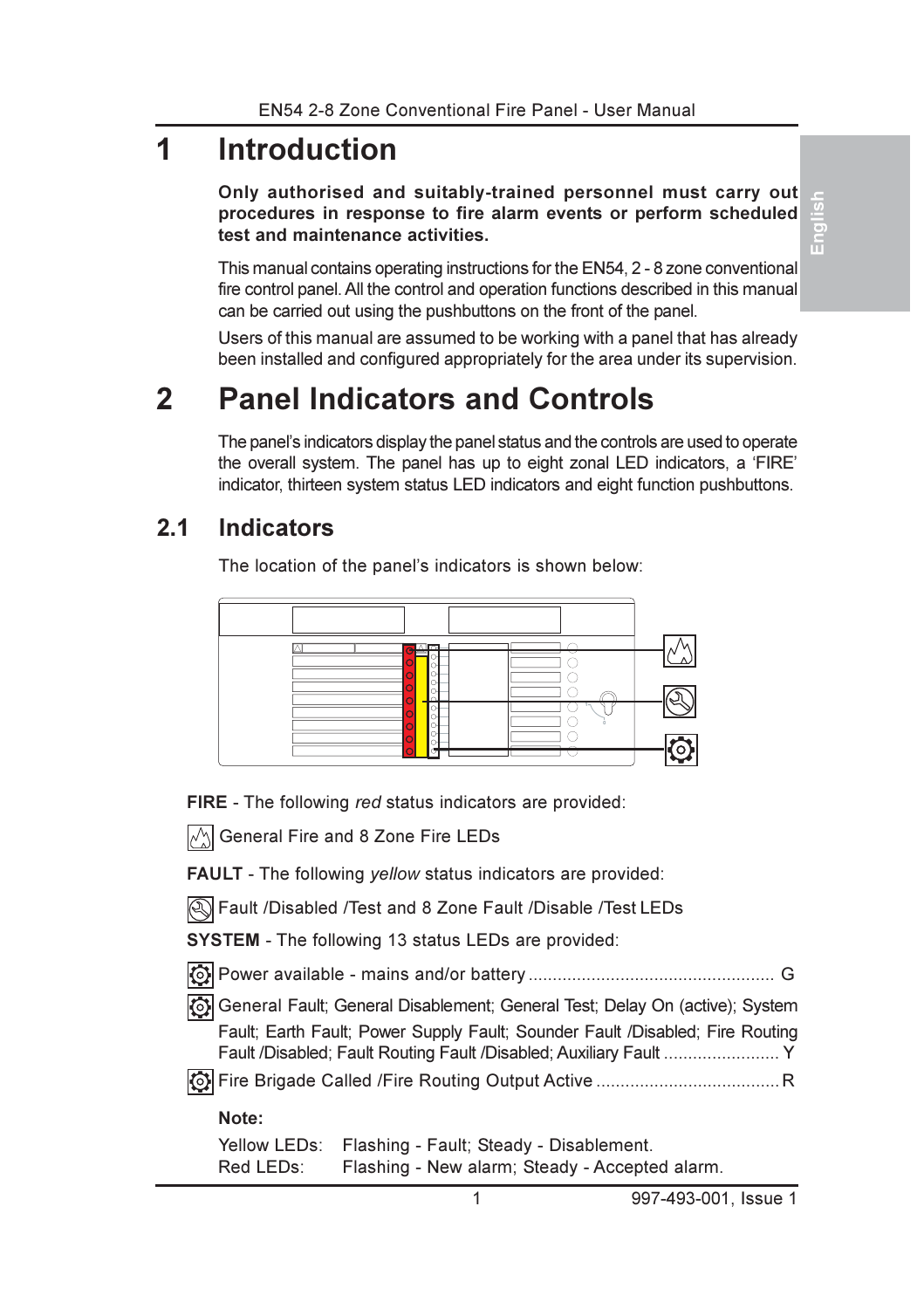#### **Buzzer**

Englis

This activates with panel status change, i.e. through FIRE or FAULT condition. When active the buzzer indicates the highest priority condition, e.g. FIRE over FAULT. Push-button operation is confirmed by a brief audible buzzer action.

#### $22$ Controls

The position of the panel's controls and keyswitch is shown below:



## Keyswitch es

A keyswitch provides access to the Level 2 control functions. Insert the key and turn clockwise through 90°. Access Level 1 and 2 control functions are described below

### **Other Controls:**

- ..... Access Level 2 changes any flashing indications of 'new' zones in fire to steady indications of 'confirmed' zones in fire, mutes the buzzer and extends any delay.
- $|\preceq|$  ..... Access Level 1 changes (mutes) operation of internal buzzer; changes flashing indications of 'new' zones in fire to steady indications of 'confirmed' zones in fire.
	- ..... Access Level 1 ends an active delay and activates any configured outputs.
	- ..... Access Level 2 with no delays active toggles the delay mode.
	- ..... Access Level 2 with panel in a quiescent state activates all sounders for EVACUATE **、**
- Access Level 2 returns panel to its normal quiescent condition; test and disablement modes are not affected and remain active after this selection. Existing fire conditions are re-indicated within 3 secs and/or any fault conditions within 100 secs.
- $\|\mathbf{F}\|$  ..... Access Level 2 used with  $\|\mathbf{F}\|$  to select disablement and test mode selections. See Section 6 TEST/DISABLEMENT Functions.
- $\sqrt{2}$  ..... Access Level 2 used with  $\boxed{1}$  to cycle though normal, disablement or test states of selections. See Section 6 TEST/DISABLEMENT Functions.
- $|\oplus$ : ..... Access Level 2 - illuminates all LEDs and operates internal buzzer.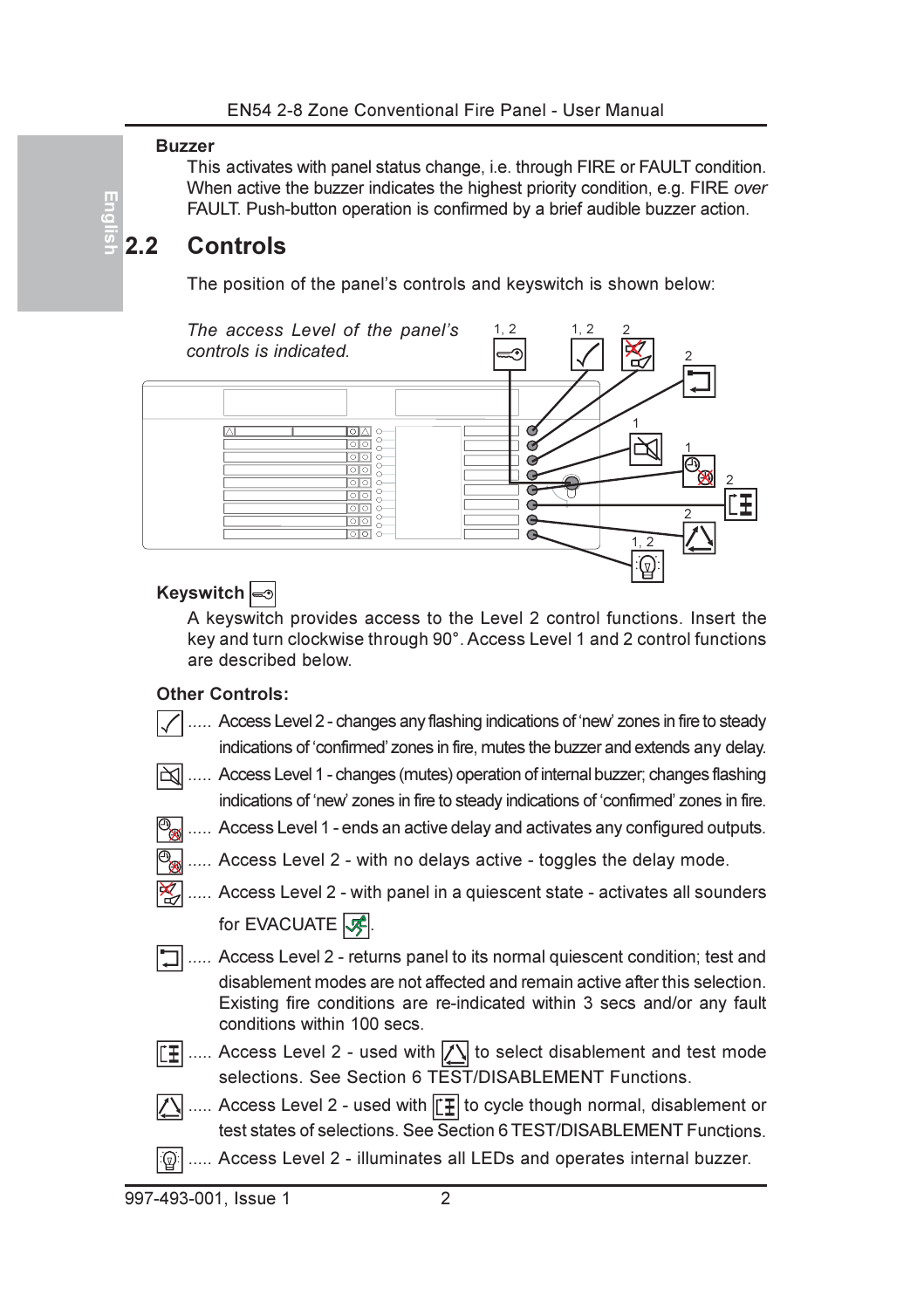#### FIRE - Red LED Indication - What do you do?  $\overline{3}$



4 **Sounders - How to Stop/Start** To stop/start sounders:







## Action/Result:



## Status: M

- Flashing
- Flashing:1st stage
- $\Box$ )) Steady tone

## **Action/Result:**

L1 - Press  $\boxed{\triangle}$  to silence the buzzer  $\Box$ ) and change the  $\sqrt{\frac{1}{N}}$  LED to steady - the **to** LED flashes; press  $\boxed{\odot}$ to end delay. L<sub>2</sub> - Press  $\sqrt{}$  to extend delay.

## Status:

 $\sqrt{N}$ - Flashing

Operating

 $\Box$ ) - Steady tone

## **Action/Result**

- 1 Insert key  $\infty$  and turn 90° clockwise.
- 2 Press  $\boxed{\mathbb{Z}}$ . Sounders stop operating.
- 3 Press <sub>2</sub> again to resound sounders  $\Box$ .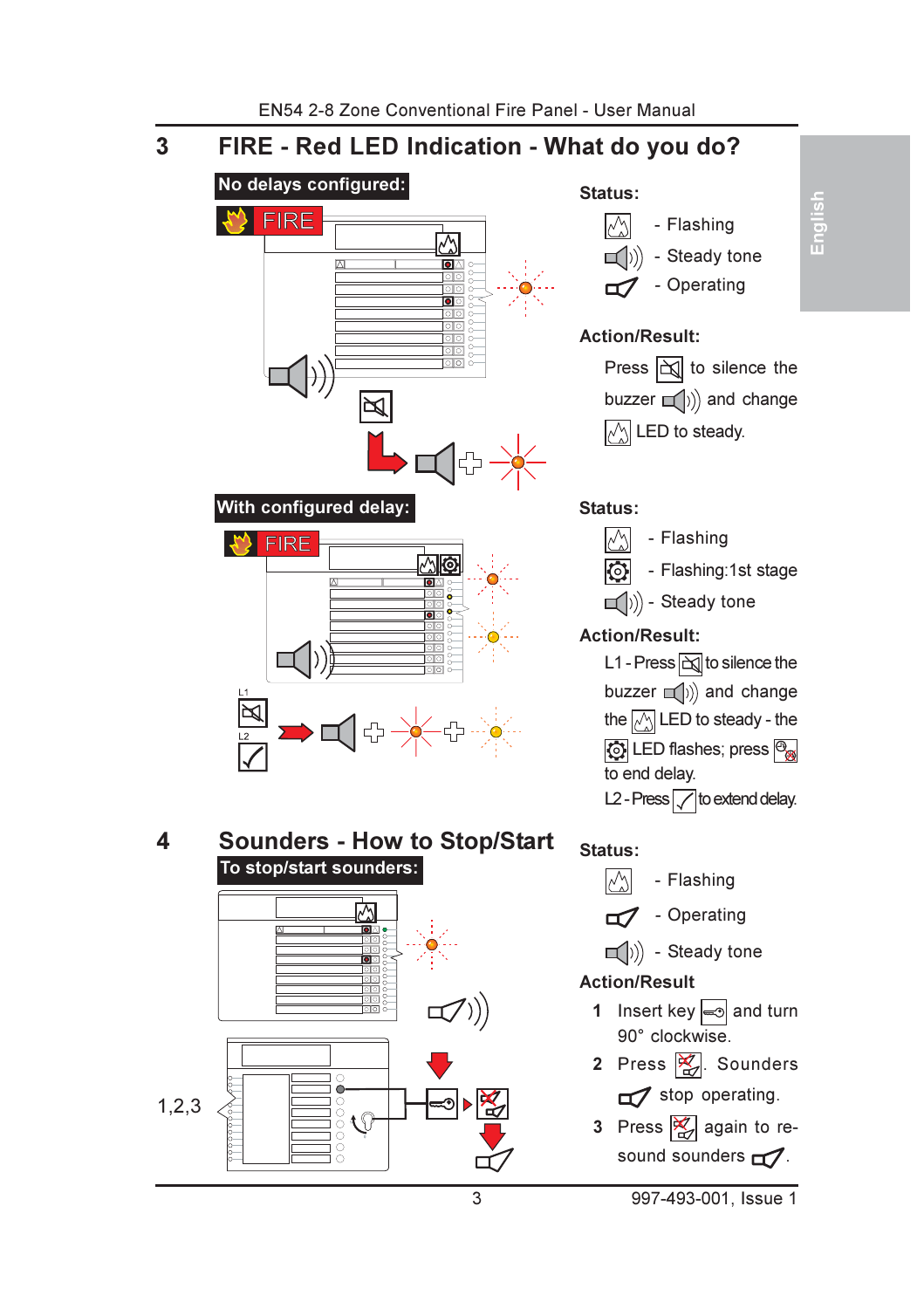

#### **TEST/DISABLEMENT Functions (Access Level 2) -**6 **Steady Yellow LED Indication**

Caution: If the System Fault LED is lit steadily your building may not have fire protection - contact service engineer immediately!

Insert key and turn 90° clockwise for Level 2 access.

#### $6.1$ **Lamp Test**



- 1 Insert and turn key 90° clockwise to enable access Level 2 controls.
- 2 Press and hold  $\mathcal{Q}:$  the following LEDs illuminate:  $\mathbb{M}$ ,  $\mathbb{Q}$  and  $\mathbb{Q}$ . The buzzer  $\Box$ )) activates.
- 3 Release  $\overline{\mathbb{Q}}$  to extinguish LEDs  $|\wedge \rangle$ ,  $|\mathbb{Q}|$  and  $|\mathbb{Q}|$ and silence the buzzer  $\Box$ ()).
- 4 Turn key  $\approx$  90° anticlockwise: returns you to access Level 1.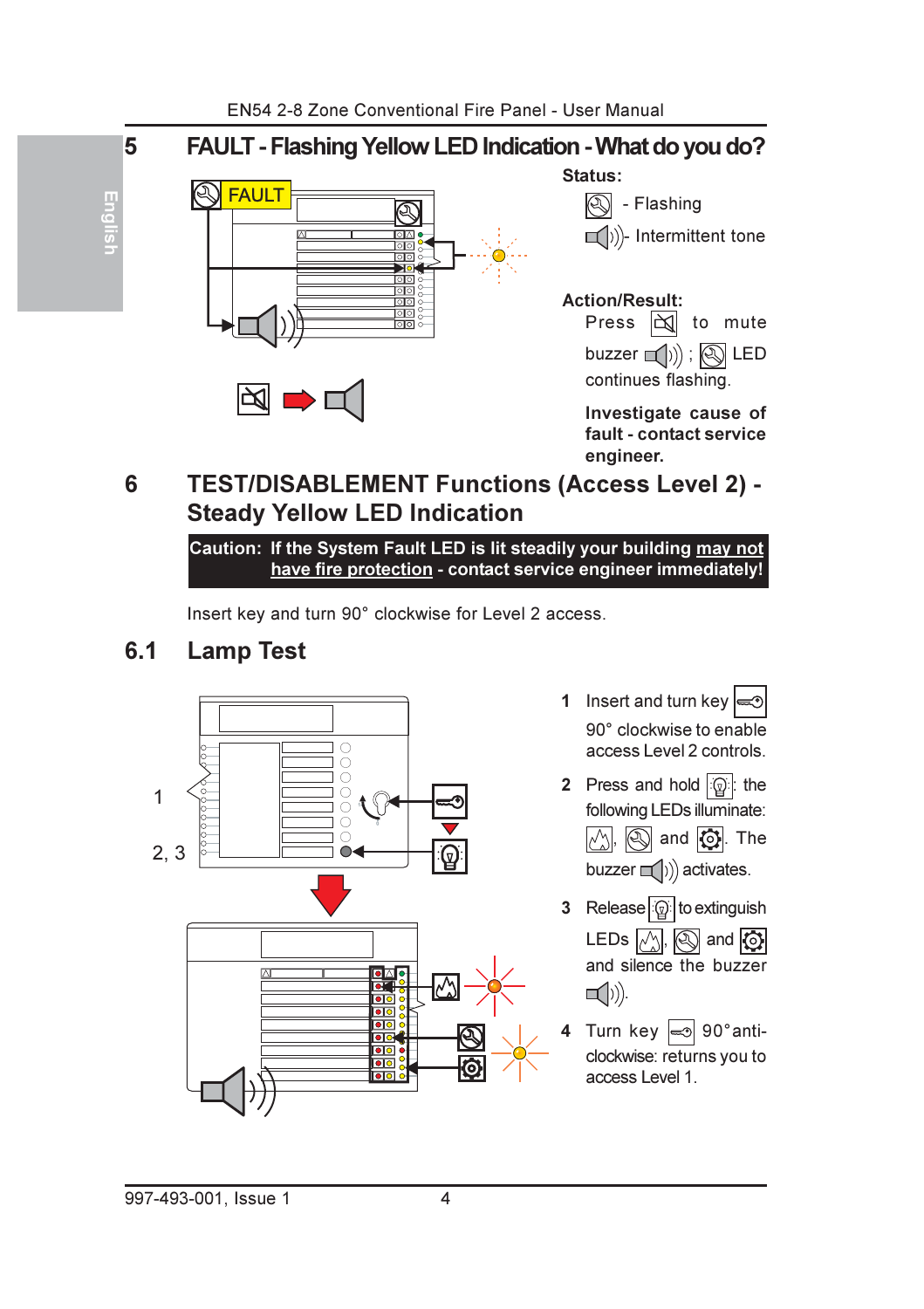#### $62$ **Test/ Disable Options**

The test and disablement options available are tabulated below.

TEST or DISABLE status change method for single zones is described. Follow the same procedure to change status of other setup options.

|               |                                  | <b>ALL ZONES</b> | <b>SINGLE ZONE</b> | <b>SOUNDER</b> | FIRE O/P       | <b>FAULT O/P</b> |
|---------------|----------------------------------|------------------|--------------------|----------------|----------------|------------------|
| <b>OPTION</b> | <b>TEST DISABLE TEST DISABLE</b> |                  |                    | <b>DISABLE</b> | <b>DISABLE</b> | <b>DISABLE</b>   |
|               |                                  |                  |                    |                |                |                  |
| 2             |                                  |                  |                    |                |                |                  |
| 3             |                                  |                  |                    |                |                |                  |
|               |                                  |                  |                    |                |                |                  |
| 5             |                                  |                  |                    |                |                |                  |
|               |                                  |                  |                    |                |                |                  |



- 1 Insert and turn key  $\approx$ 90° clockwise to enable access Level 2 controls.
- 2 To step through setup options 1-6, press  $\boxed{r}$ to illuminate [6] LEDs. Flashing LED indicates current selection, e.g.

Zone 1.

- 3 Press 1 to select NORMAL. TEST or **DISABLEMENT** status - confirmed by  $\odot$  LED indication change.
- 4 Repeat steps 2 & 3 as required to make other changes.
- 5 Turn key  $\approx$  90° anticlockwise: returns you to access Level 1 and saves all changes. The  $\overline{\odot}$ LED is lit steadily.
- 6 To cancel status change, repeat steps 1 to 5 to extinguish the **O** LEDs.

Englis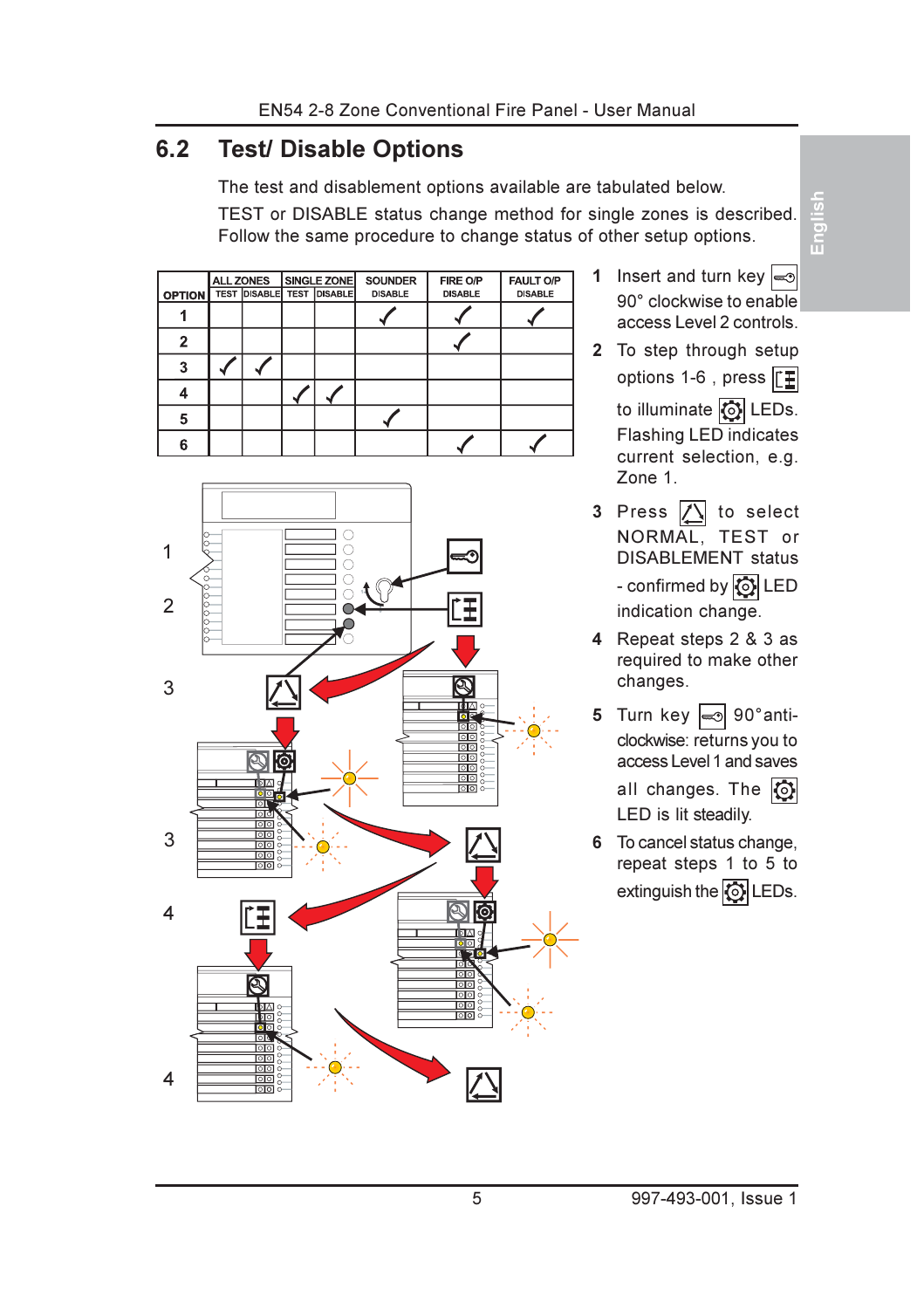#### $6.3$ **Delay On/Off**

Eng

 $\overline{1}$ 

 $\overline{2}$ 

Delay countdown pattern of flashing follows buzzer - unaffected by MUTE BUZZER. Last 5 secs of delay, pulsing of buzzer doubles to warn of imminent delay end.



- 1 Insert and turn key  $\approx$  90° clockwise to enable access Level 2 controls
- 2 Press  $\mathcal{P}_{\text{max}}$ . The DELAY ON to lights.
- 3 Turn the key  $\approx$  90° anticlockwise: retuns you to access Level 1 and saves selection. **[6]** LED is lit
- cancel repeat procedure to extinguish 商LED.

#### $\overline{7}$ **Maintenance**

Create a log book with reference data (see below) and event data (refer to page layout at back of this manual). Use this log book to record all maintenance test results and details of any faults or problems that arise. Enter details of the maintaining company. The responsible person should ensure that functional tests are performed daily, weekly, quarterly and annually: daily - check for normal operation; weekly testing of at least one sensor/MCP/zone to check panel and audible alarms; quarterly checks - log book entries/actions, battery state/charger voltage, remote manned centre links plus perform weekly tests; annually - test all devices and perform visual inspection of cable fittings and equipment.

## **Reference Data**

## Cleaning

The panel case may be cleaned periodically by wiping with a soft, damp lint-free cloth. Do not use solvents.